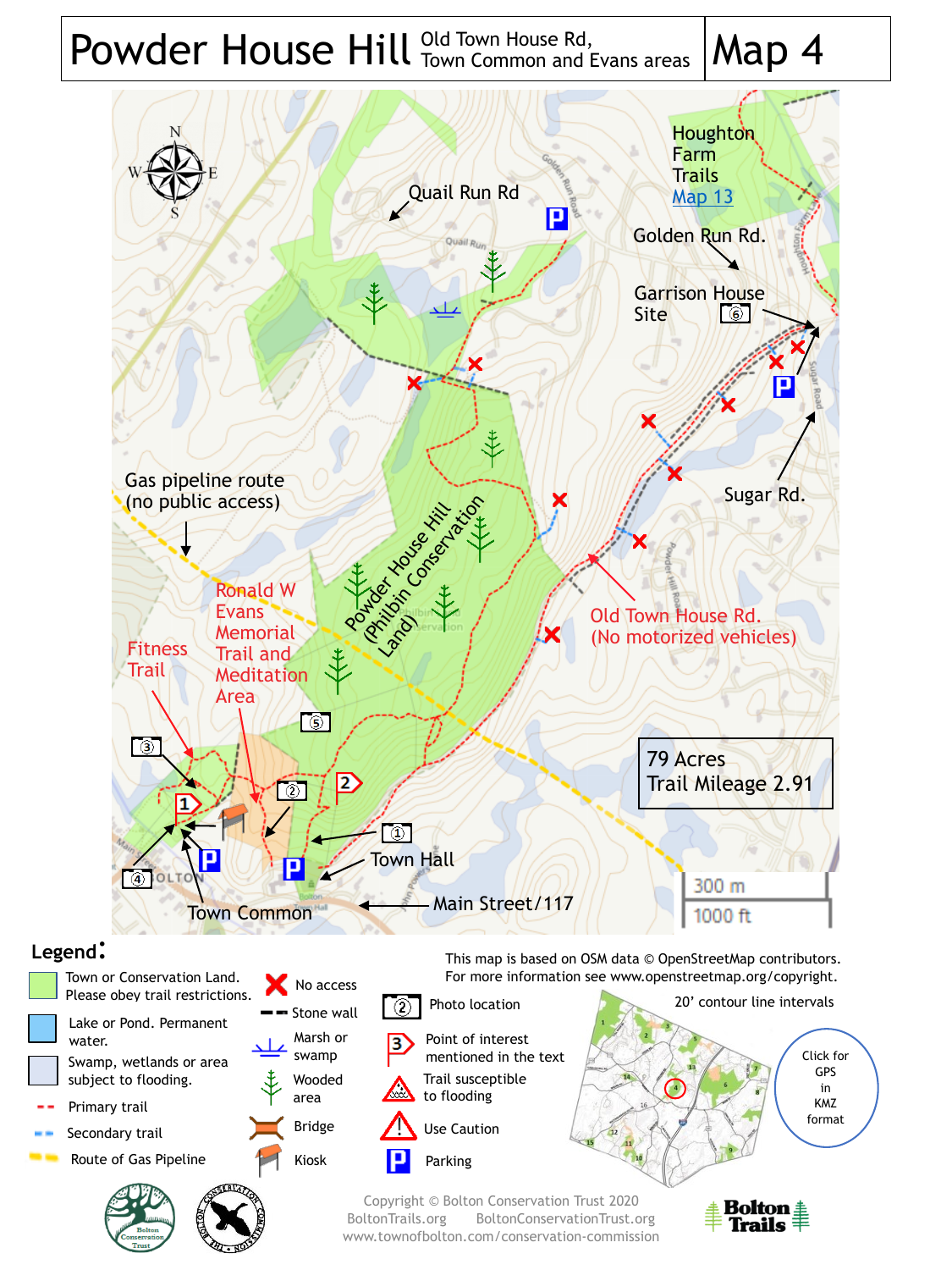### **Parking**:

- **•** *Behind the Town Hall* (663 Main Street). 2 cars. 42.433417, -71.605139
- **•** *The Town Common* (715 Main Street). 42.434139, -71.609722
- **•** *The Garrison House.* 1 car. 42.444417. -71.591806
- **•** *Quail Run Rd.:* 2 cars parked on the shoulder. 42.446083, -71.598139

**Powder House <sup>2</sup>:** Built in 1811. Commonwealth of Massachusetts regulations prohibited towns from storing ammunition and powder at a Meeting House. A sign explains the history. **Old Town House Rd.:** Officially laid out in 1764 as a short connection to the north of Bolton, probably used many years before.

**First Parish Church:** Founded 1741. Since 1931 has brought together different traditions. Affiliations: Unitarian Universalist Association, American Baptist Churches, and United Church of Christ. The building dates from 1928; the second structure burned in 1926.

## **Suggested walks:**

*Several lengths:* Start at the Town Hall and ascend to the Powder House by the direct route, return by any of the trails. This is a rewarding area and exploration can involve a long and rolling walk (2+ miles) over the Philbin Land to Quail Run Rd., returning by the Old Town House Rd.

*Short and gentle ascent to the Powder House:* Take the Ronald W. Evans Trail from the Church parking lot. Take a break at the Meditation Area to read, ponder, watch wildlife, or whatever appeals to you. Return by any route, possibly including a stop at the Town Common where you can try the outdoor musical instruments.  $1$ 

*Fitness Trail:* Ten fitness stations are along this route which starts at the Town Common.

**Connections:** The Houghton Farm Area (**[Map 13](https://boltontrails.org/map13)**) from the end of the Old Town Rd.





Powder House  $\widehat{Q}$  Meditation Area









Town Common **Table Common Common Common Common Common Common Common Common Common Common Common Common Common Common Common Common Common Common Common Common Common Common Common Common Common Common Common Common Common** 



Fitness Trail









Copyright © Bolton Conservation Trust 2020 BoltonTrails.org BoltonConservationTrust.org www.townofbolton.com/conservation-commission